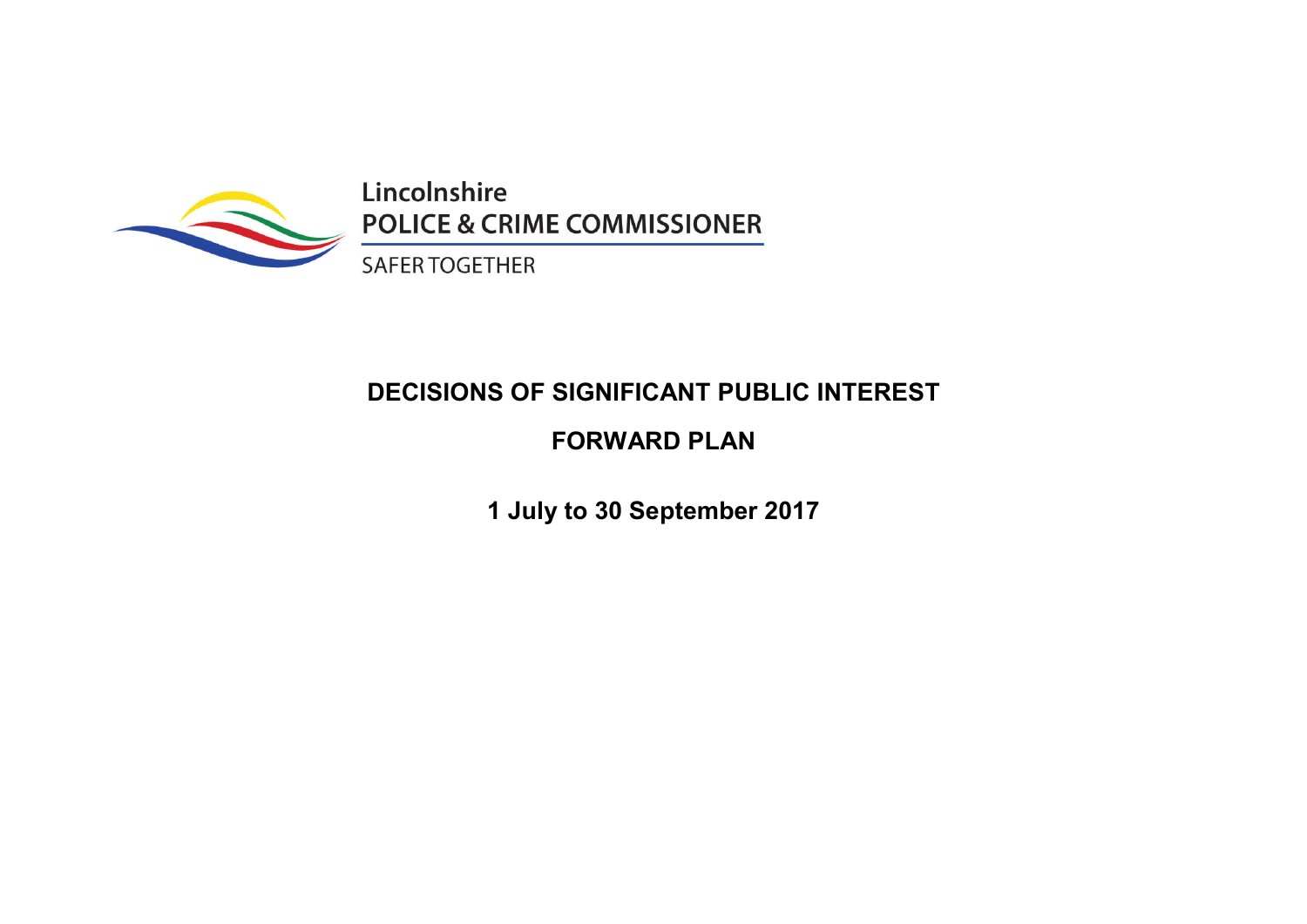### **THE POLICE AND CRIME COMMISSIONER FOR LINCOLNSHIRE**

### **FORWARD PLAN OF DECISIONS**

#### Explanatory Note

Contained within this Forward Plan are all the strategic decisions it is expected the Police and Crime Commissioner for Lincolnshire will take in the following 3 months. This Plan begins on 1 July 2017. It will be updated monthly and will be available 5 days before the beginning of each month. The Forward Plan and previous versions of the Plan are published on the Commissioner's website: http://www.lincolnshire-pcc.gov.uk/Transparency/Decision-Making.aspx

The Forward Plan gives the public the opportunity to know what decisions are due to be taken and to comment if they so wish.

The document shows:

- $\bullet$  the decision(s) to be taken
- the date on which the decision will be taken
- contact officer details

Signed copies of Decision Reports are published on the Commissioners website within 24 hours for public inspection: http://www.lincolnshire-pcc.gov.uk/Transparency/Register-of-Decisions.aspx Whilst the principle of openness and transparency will be uppermost, the Commissioner will be obliged to keep certain sensitive information confidential. Such material will be classified using protective markings defined under the Government Security Classification Scheme (GSCS).

Examples include information the disclosure of which may:

- cause damage, harm or financial impact
- prejudice the prevention or detection of crime, the apprehension of offenders or administration of justice
- jeopardise the safety of someone
- be prohibited by any enactment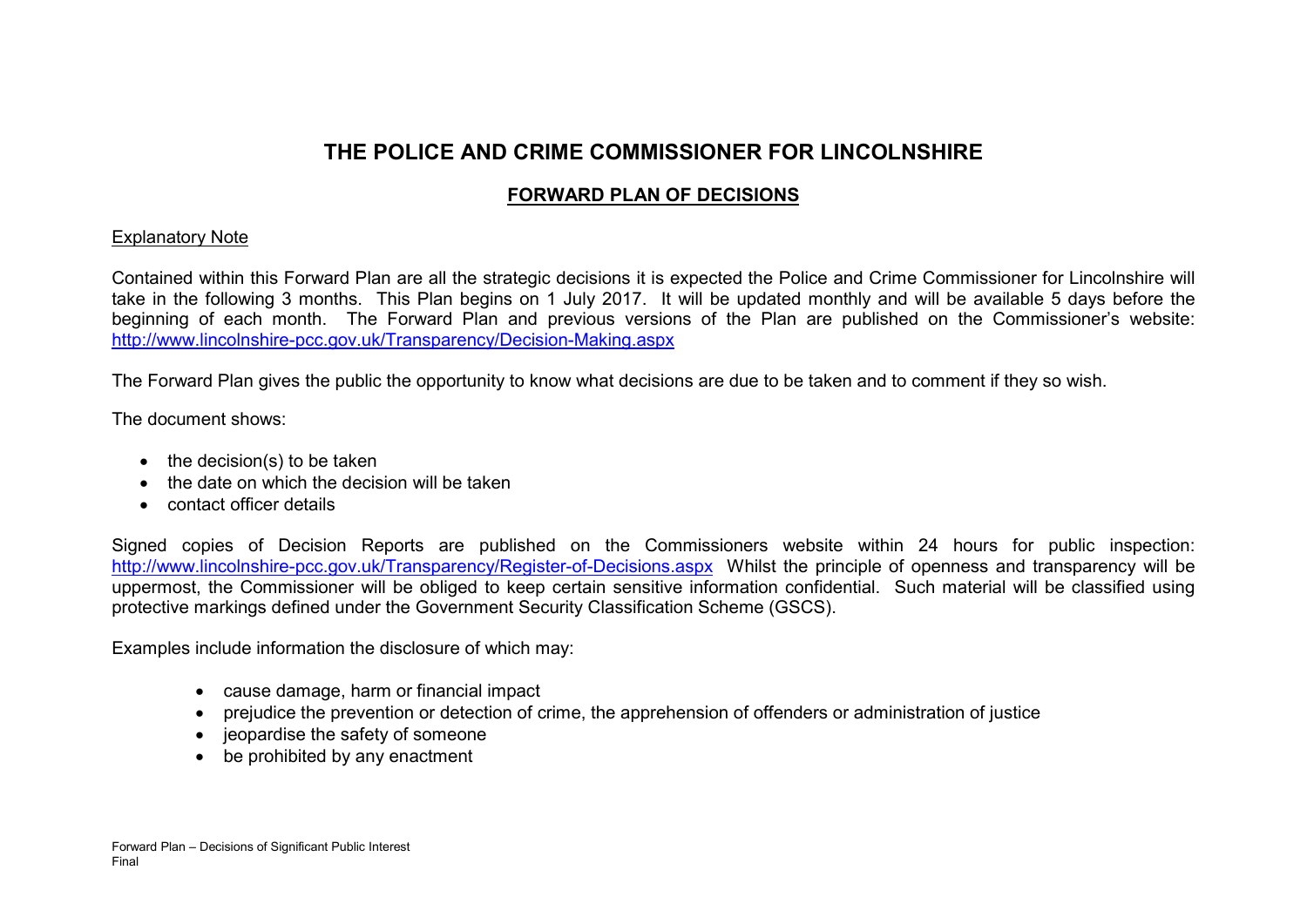Decisions cannot always be identified in advance; in exceptional circumstances the Commissioner may take decisions that are not in the Forward Plan but cannot wait for the next issue of the Plan, provided appropriate procedures are followed.

The Police and Crime Panel for Lincolnshire, as part of its oversight role of the Commissioner, will have the ability to review decisions made by the Commissioner.

If you are unable to view the documents or have any queries with regard to the Forward Plan or its contents please contact:

John King Corporate Administration Officer Office of the Police and Crime Commissioner for Lincolnshire

Telephone 01522 947227

Email john.king@lincs.pnn.police.uk